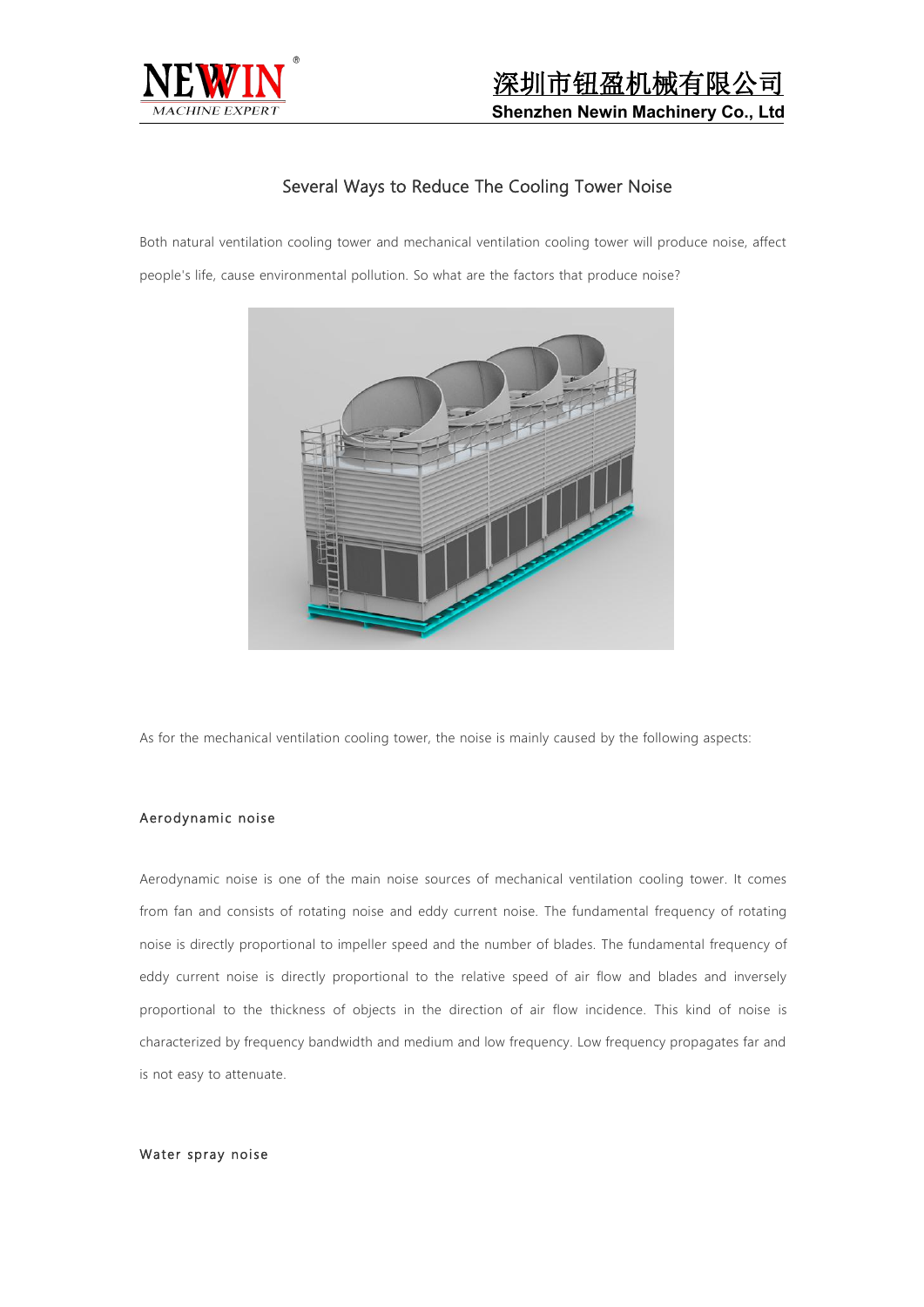

Drenching noise is the main noise source of counter flow cooling tower, which is directly proportional to drenching density and drop height, and is also related to ventilation speed in the tower. It is a high-intensity steady-state noise dominated by medium and high frequency.

### Mechanical noise

The vibration and noise of rotating machinery such as motor, fan and transmission parts under the periodic action of eccentric force caused by the imbalance of rotating system. Among them, the noise intensity of the fan is related to the fan diameter, speed and ventilation. Under the condition of the same ventilation, the larger the fan diameter, the lower the noise, which is directly proportional to the relative speed of the blade and fluid.

# Other noise

It is mainly the secondary noise generated by tower vibration. It is a kind of noise radiated outward when the vibration of solid parts is caused by power equipment and propagates in the wall plate.

Generally speaking, the noise control of cooling tower shall be carried out according to the nature of surrounding places and environmental assessment requirements, and the current national standards environmental quality standard for noise (GB 3096) and emission standard for environmental noise at boundary of industrial enterprises (GB 12348). China has made detailed provisions in GB / T 7190 series national standards, and the noise index classification treatment is carried out for tower types with different nominal cooling water flow under standard working conditions. To promote the improvement of environmental protection performance of cooling tower. So, what are the effective measures to reduce noise?

The recommended measures in GB / T 50392-2016 code for process design of mechanical ventilation cooling tower are as follows:

1. Low noise fan is adopted;

- 2. Add vibration reducing pads between power equipment and tower frame;
- 3. Silencing device shall be adopted at the air outlet;

4. Silencing louvers or silencers shall be adopted for air inlet;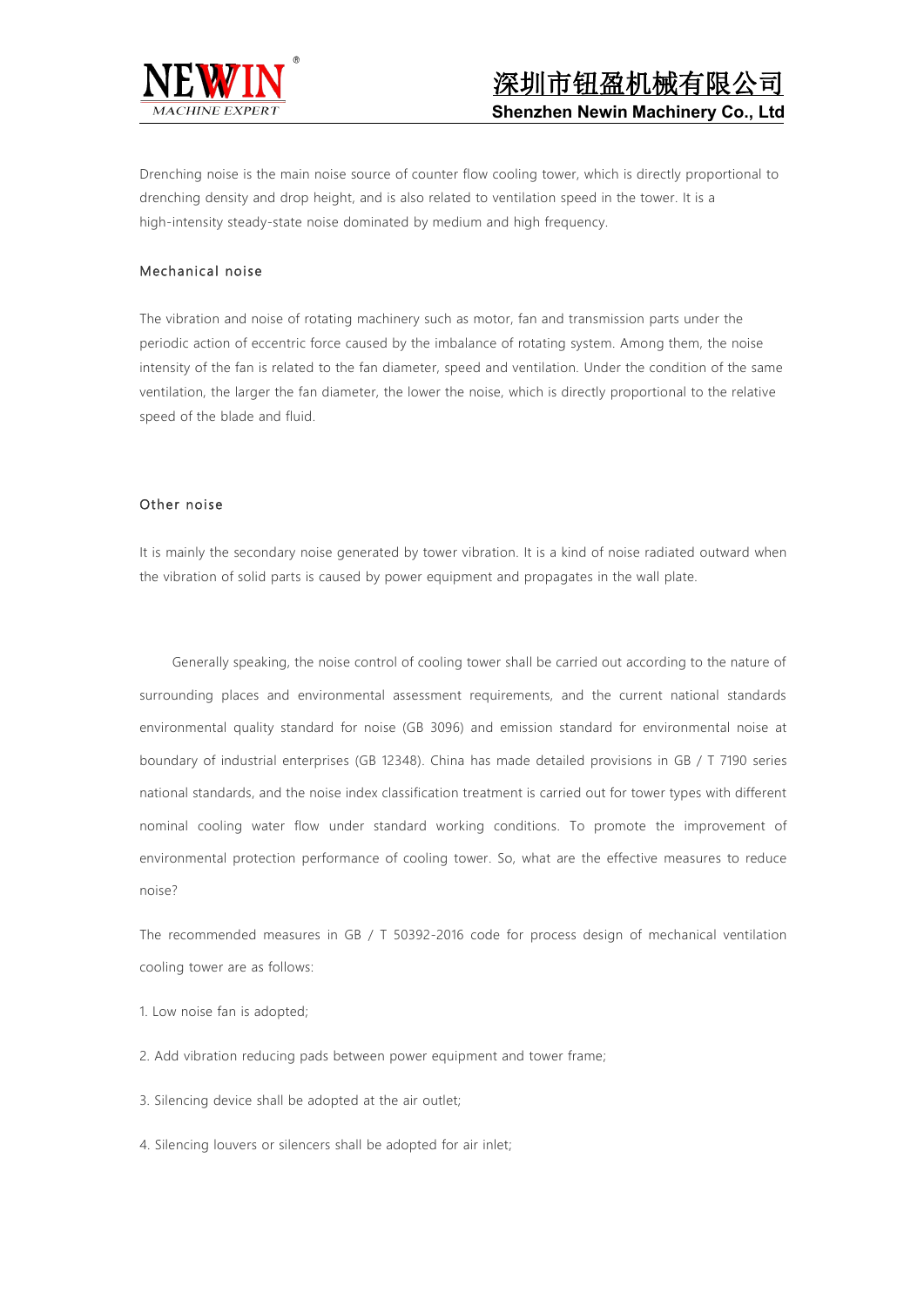

5. Improve the water distribution or collection system to reduce the water pouring noise;

6. A combined sound barrier shall be set between the cooling tower and the control point

.It should be noted that the noise reduction effect of general sound absorption measures ranges from 15dB(A) to 20dB(A), and the noise reduction effect of water splashing noise on the water surface ranges from 6dB(A) to 10dB(A). The noise reduction effect of sound insulation measures ranges from 10dB(A) to 15dB(A).

The noise of the cooling tower can be reduced from the following three steps.

Firstly, for mechanical ventilation cooling tower, noise source control is the first step of noise control, which can be achieved through the following aspects

Measure 1: reduce the overall airflow resistance of mechanical ventilation cooling tower, according to the requirements of process and site layout, determine the form of cooling tower, as far as possible to increase the flow area of airflow, airflow through the components, should be in line with the fluid flow characteristics, to reduce the tower resistance.

Measure 2: choose low noise fan, choose the type of fan blade with anti-noise design to reduce the specific noise of the fan, and choose low speed fan

Measure 3: the noise of the motor mainly comes from the fan of the motor. The noise of the one-way fan can be reduced by 4 ~ 12dB. The two-speed fan can also be selected to operate at low speed when the temperature is low at night to reduce the noise.

Measure 4: in the cooling tower collecting tank layout falling water impact material (silencing pad), reduce the noise of water droplets, can choose soft foam plastic. The semi-soft drip packing can also be arranged in the rain area of the cooling tower inlet to slow downthe falling speed of water droplets and reduce the noise by about  $9 \sim 15$ dB.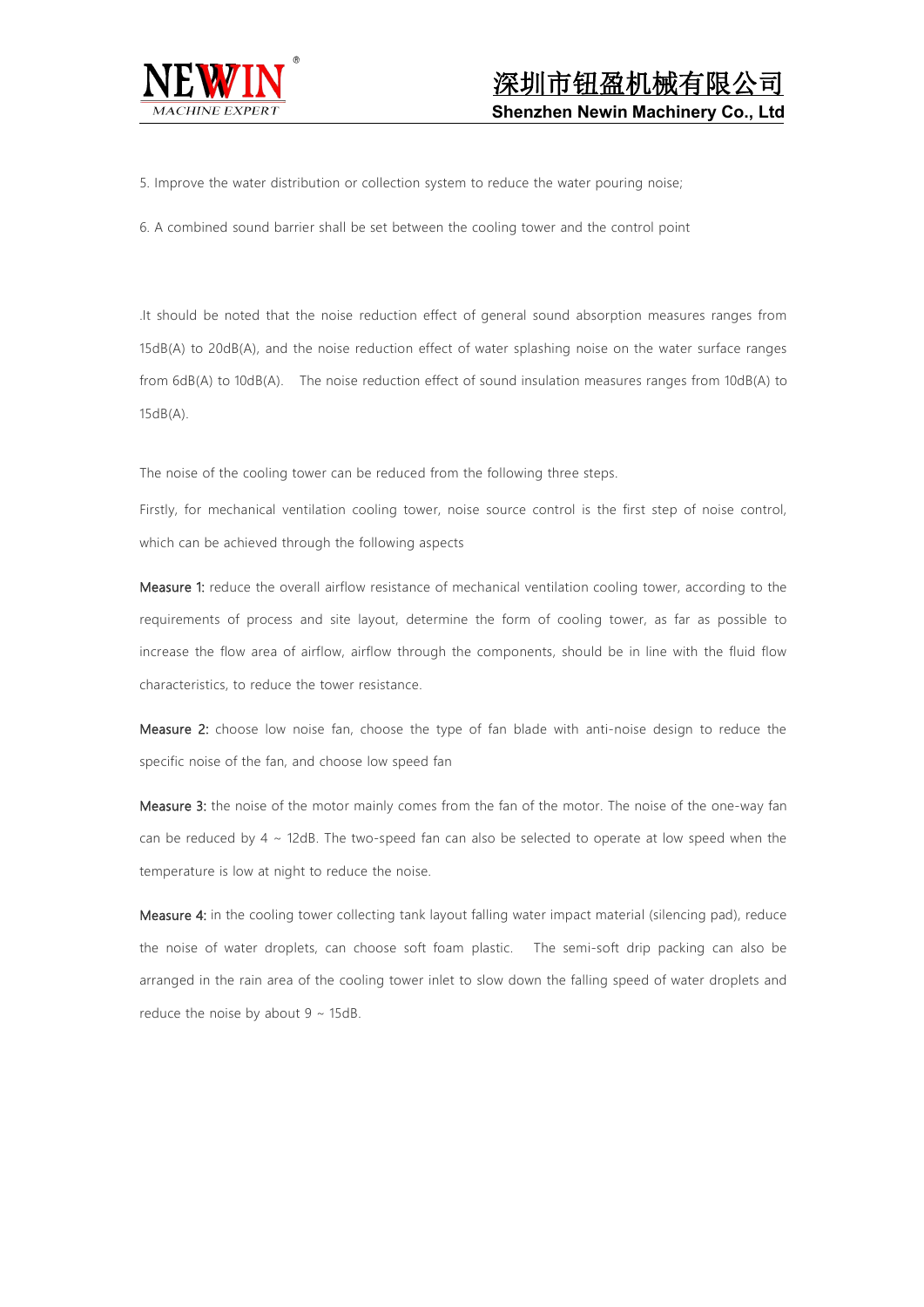



#### Damping pad

Measure 5: For small mechanical ventilation cooling tower, vibration isolation measures can be adopted to reduce the vibration of the cooling tower body. Fan for low frequency vibration, installed on the roof without vibration isolation measures, vibration along the solid structure propagation far, at this time can be used damping isolator.

when the cooling tower noise source governance still cannot meet the requirements, can be set in the inlet and outlet of the cooling tower muffler, export decorate muffler noise can be reduced after about 20 db (A), air intakes than general export 10 db (A) low noise, of course, can also be designed to cooling tower outlet for directional and then mounted muffler, Make the direction of the exit noise away from the sensitive points such as residential areas. However, the muffler will increase the airflow resistance of the cooling tower, so it is necessary to calculate the process conditions of the cooling tower carefully, and adjust the design of the cooling tower if necessary.



Cooling tower with muffler